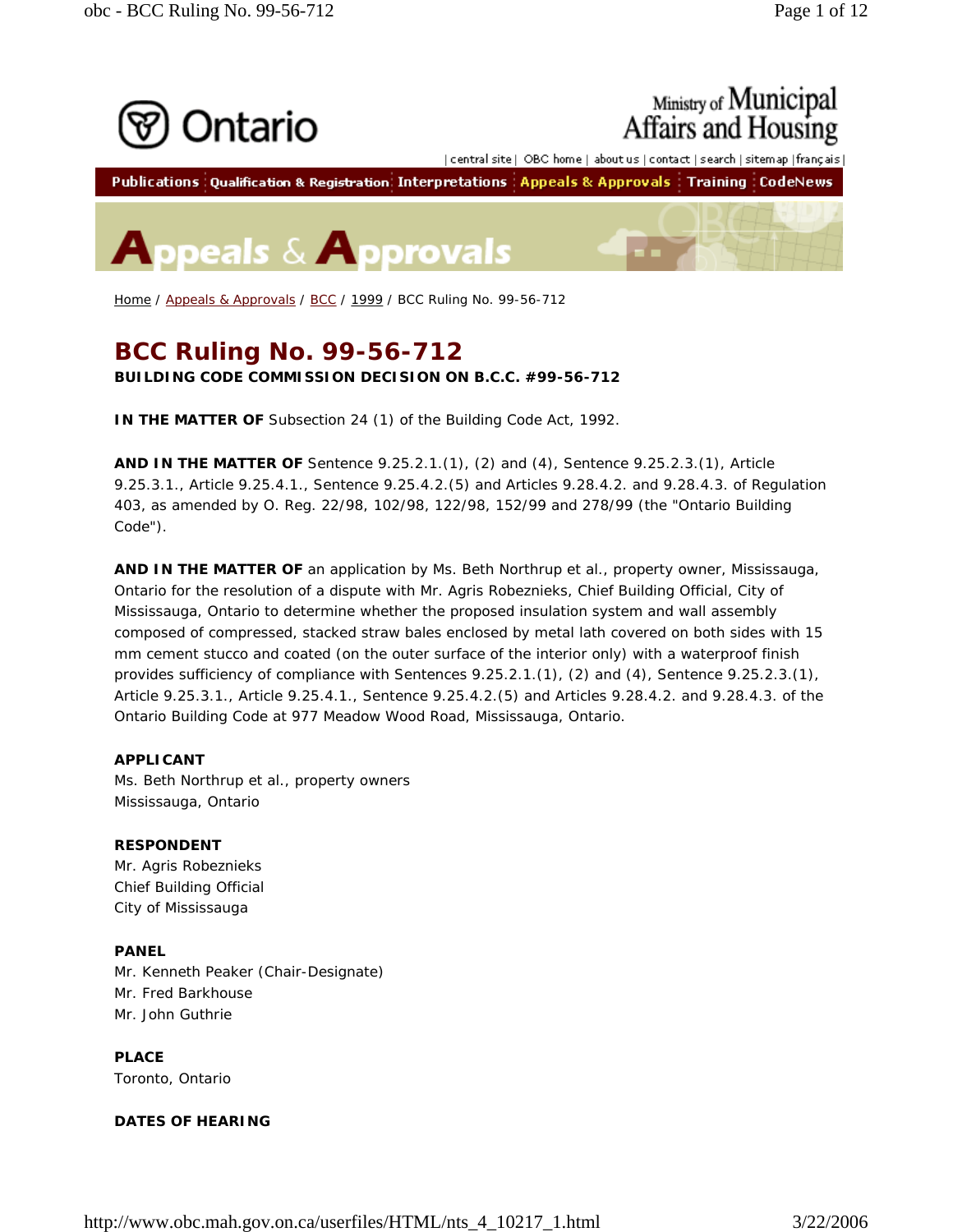August 26 and October 7, 1999

**DATE OF RULING** October 7, 1999

## **APPEARANCES**

Mr. Martin Liefhebber, Architect Martin Liefhebber Architect Inc. Toronto, Ontario **Agent for the Applicant**

Mr. John Straube, P. Eng. University of Waterloo Waterloo, Ontario **Independent Expert**

Mr. Frank Spagnolo Manager, Building Engineering & Inspections City of Mississauga **Designate for the Respondent**

#### **RULING**

#### **1. The Applicant**

Ms. Beth Northrup et al., property owners, Mississauga, Ontario have received a building permit under the *Building Code Act, 1992* to construct a detached, two storey house at 977 Meadow Wood Road, Mississauga, Ontario.

#### **2. Description of Construction**

The Applicants are currently constructing a new detached, two storey, Group C - residential dwelling with a building area of 270  $m^2$  that is to be constructed of combustible material. The floor plan shows the house to be L-shaped. Common areas such as the kitchen, dining room, living room, family room, library, greenhouse, etc. are to be located on the ground floor. The second floor will contain three separated sleeping areas, each with their own bathroom and each served by their own stairs. The house will also have a finished, partial basement containing a workroom, laundry room, wine cellar and storage space. The basement is to be located under the central area of the dwelling. The house is to be heated by hydronic heating installed in the floor assemblies in the basement, first and second floors. It will also be equipped with four heat recovery ventilators.

The foundation walls of the building, for both the excavated (the basement) and unexcavated areas, are to be made with durisol concrete blocks. The floors are to be poured concrete slabs. Over the basement area, the concrete floor slab will be supported on the durisol block foundation. For the other areas, the poured floors will be slabs on grade. The super-structure of the house is to be post and beam construction. The exterior walls on the ground floor will not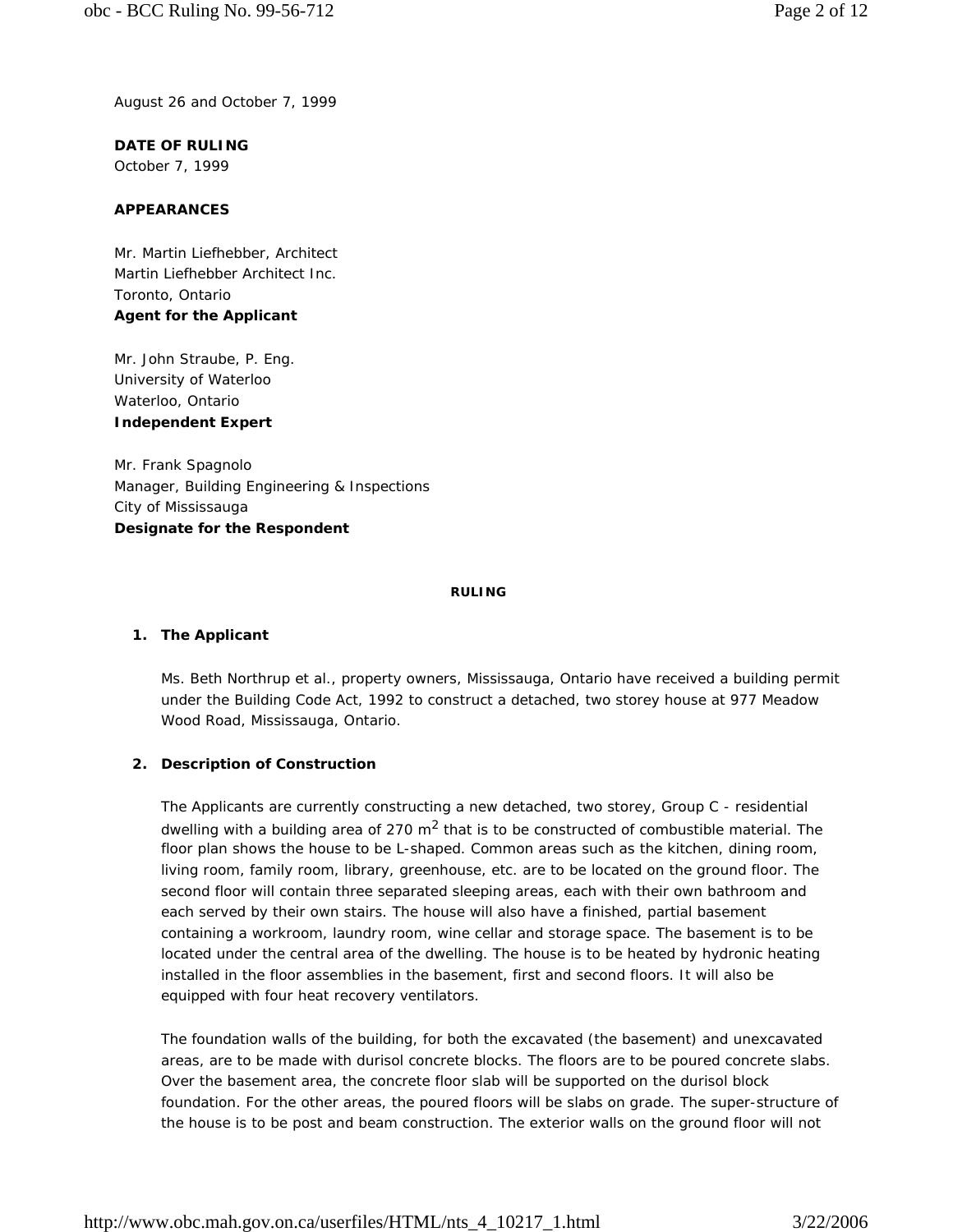be used to support any vertical loading from the structure. These walls are proposed to be constructed of straw bales covered with stucco and are the subject of these proceedings. The walls are designed merely to rest on the poured concrete slabs and act as "fill" between the post and beam structural members.

Specifically, the proposed wall assembly, as described in terms of a horizontal section from the exterior of the building to the interior, is to consist of three coats of cement stucco finish with a total thickness of 15 mm as the exterior cladding. The outermost coating, smoothed to finished texture, will be 3 mm in thickness, while the inner two layers are to be 6 mm each. The stucco is to be applied directly onto a floor to ceiling wire mesh with 25.8 cm<sup>2</sup> openings with a minimum weight of 0.98 kg/m<sup>2</sup> that will be stretched across compressed, stacked 460 mm thick straw bales. The innermost coating is to be embedded by pressure spray onto the mesh/straw fibre face. The wire mesh proposed to enclose the straw bales on their exterior and interior surfaces is to be held tight to the straw by tie wires placed between each course of bales 355mm high and every 915 mm horizontally.

The straw bales themselves are the dead stalks of cereal grain and are described as two-string bales having dimensions of approximately 460 mm wide by 915 mm long and 355 mm high. They are shown as having an RSI-value of 6.55. The wire mesh and three coats of stucco (spray, scratch and skim coats) are also found on the interior of the house, with the smooth last layer of stucco forming the finished wall. The interior wall surface, unlike the exterior, is to be treated (on the outer surface only) with a waterproof finish.

Described vertically, the wall assembly is built of 7 courses of straw bales laid overlapping in a flemish bond. The typical bale wall in the subject structure will be nearly 2.5 m in height. To provide lateral stability for the stacked bales, a system of wall stabilizers will be installed at the top (shown as the "top ladder") and bottom ("sill plate") of the proposed wall assemblies. These stabilizers consist of a pair of parallel pressure treated (bottom only) 2" by 6" boards laid flat and bolted to the concrete floor and ceiling assemblies running along the perimeter of the building. Running perpendicular between the 2" by 6" boards and spaced at 1.22 m on centre will be 2" by 6" wood cross pieces (thus making the top and bottom stabilizers resemble a ladder). (The voids created between the 2" by 6" members will be filled by 2" mineral fibre rigid insulation.) Attached to the top and bottom 2" by 6" stabilizers and spanning the full vertical height of the wall are to be 19 mm diameter bracing wires rated at 590 kg stress and spaced every 1.22 m. Additional lateral strength will be created by a series of 50 mm by 19 mm by 810 mm wood spikes that are to be driven through the middle of the bales. (Similar length bamboo shoots or re-bars may also be used as spikes.)

The construction details at the corners are similar to the typical proposed straw bale wall, except that they are provided with one additional stabilizing feature. At each corner of the structure, a custom bent 1.83 m long, 10 mm diameter reinforcing steel bar, will be placed in between each course of bale so that the bar extends equal amounts into both sections of the walls that form the corner. The corner reinforcement bars will then be secured to the lateral stability spikes.

As the walls are non-structural, the rough openings for the windows and doors are required to be framed in wood and connected at the top and bottom 2" by 6" wall stabilizers. Because the straw bale walls are to be approximately 510 mm thick, the wood framing provided for the doors and windows will be lined with 13 mm plywood to complete the rough openings. For both the headers and sills of the openings, the horizontal framing members run underneath and act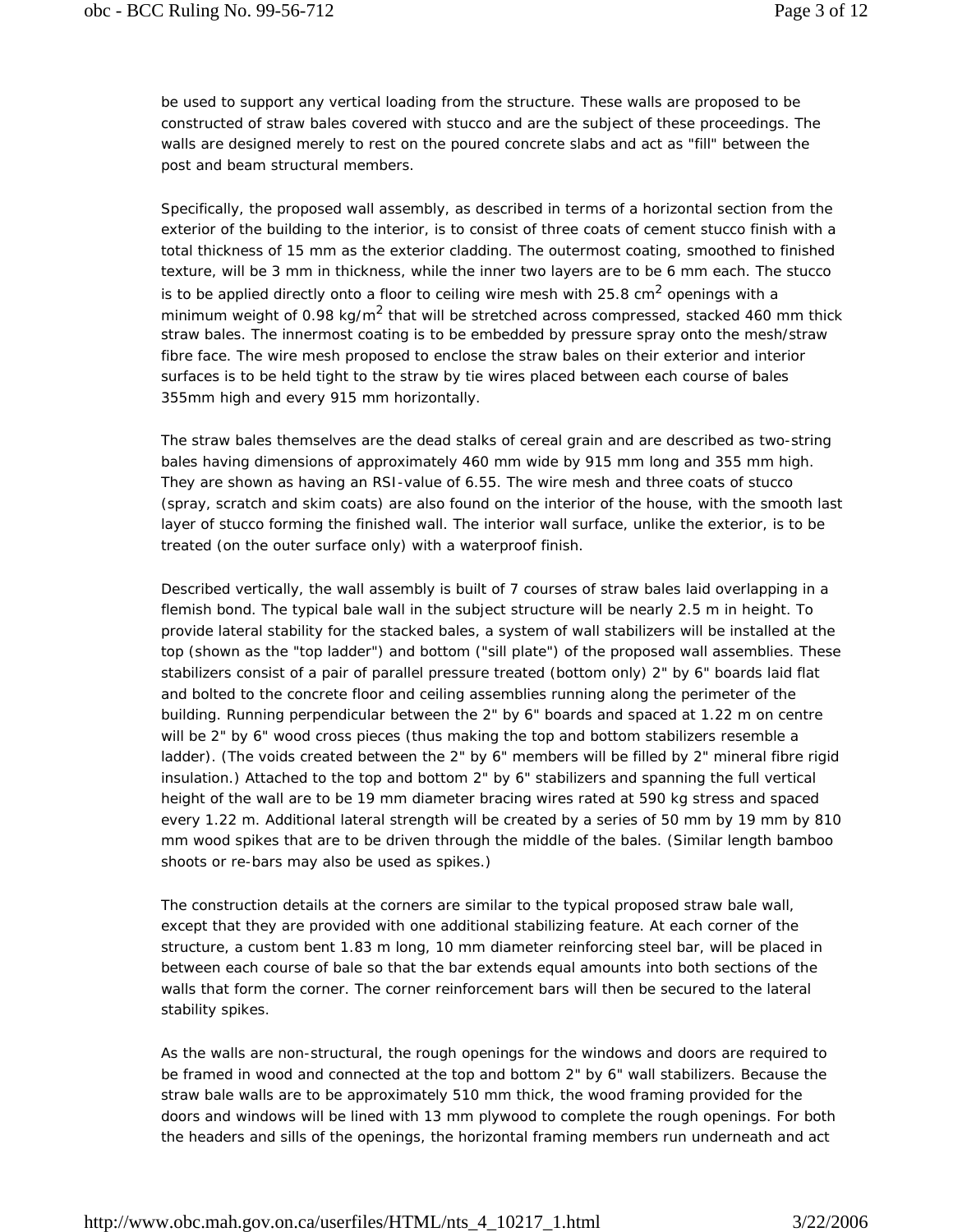to support the plywood. The spaces created between the plywood and the 2" by 6"s are to be insulated with mineral fibre batt insulation.

The electrical services provided in the straw walls will be channelled through noncombustible raceways set 38 mm into the bales. Electrical boxes are to be supported in the walls by fastening them to wooden wedges that will be driven into cavities cut out of the bales.

The exterior side of the straw bale walls will be protected from the elements, especially exposure to excessive moisture due to driving rain or snow, by two design features of the house. The first is the 0.9 m overhang of the roof, which will provide direct protection to the upper portion of the straw bale walls (which are located on the ground floor only). The proposed roof design of the house is to resemble an english cottage with a thatched roof. It will slope at a 45<sup>0</sup> angle from horizontal and will extend in most areas to the upper portion of the ground floor. The second protective feature is a 710 mm high masonry veneer splash skirt comprised of 93 mm thick blocks capped by a precast coping sill provided around the base of the exterior of the bale walls and constructed directly upon the edge of the concrete block basement foundation wall.

The above described straw bale wall assembly is proposed for a total of roughly 70 % of the entire ground floor perimeter of the house. There is no straw bale wall system proposed anywhere on the second floor. In fact, the intended english cottage-style roof is to comprise most of the second floor walls. The little vertical wall that is found on the second floor is to be built with conventional wall assemblies using mineral wool insulation.

The construction in dispute involves the proposed straw bale wall system.

# **3. Dispute**

The issue at dispute between the Applicant and Respondent is whether the proposed insulation system and wall assembly composed of compressed, stacked straw bales enclosed by metal lath covered on both sides with 15 mm cement stucco and coated (on the outer surface of the interior only) with a waterproof finish provides sufficiency of compliance with Sentences 9.25.2.1.(1), (2) and (4), Sentence 9.25.2.3.(1), Article 9.25.3.1., Article 9.25.4.1., Sentence 9.25.4.2.(5) and Articles 9.28.4.2. and 9.28.4.3. of the Ontario Building Code. There are four separate areas of dispute with respect to the proposed wall assembly.

The first involves the intended use of straw bales as the insulation material. Sentences 9.25.2.1.(1) and (2) in general require that insulation be provided between heated and unheated spaces and Sentence (4) requires the insulation valves to conform with Table 9.25.2.1. For the proposed structure, Table 9.25.2.1. requires the exterior straw bale wall system to be insulated with not less than RSI 3.00 insulation. While the RSI value of straw is generally accepted as high, it is often inconsistent in terms of density and therefore difficult to measure with exactness. Further, Sentence 9.25.2.3.(1) states that insulation shall conform to one of the standards listed. To date, straw has not been shown to meet any of the referenced standards.

Section 9.38 is an alternative to the insulation requirements of Section 9.25. There are no referenced standards listed in this Subsection, and as such any evaluation of the straw as an acceptable insulation material must demonstrate an adequate level of performance to meet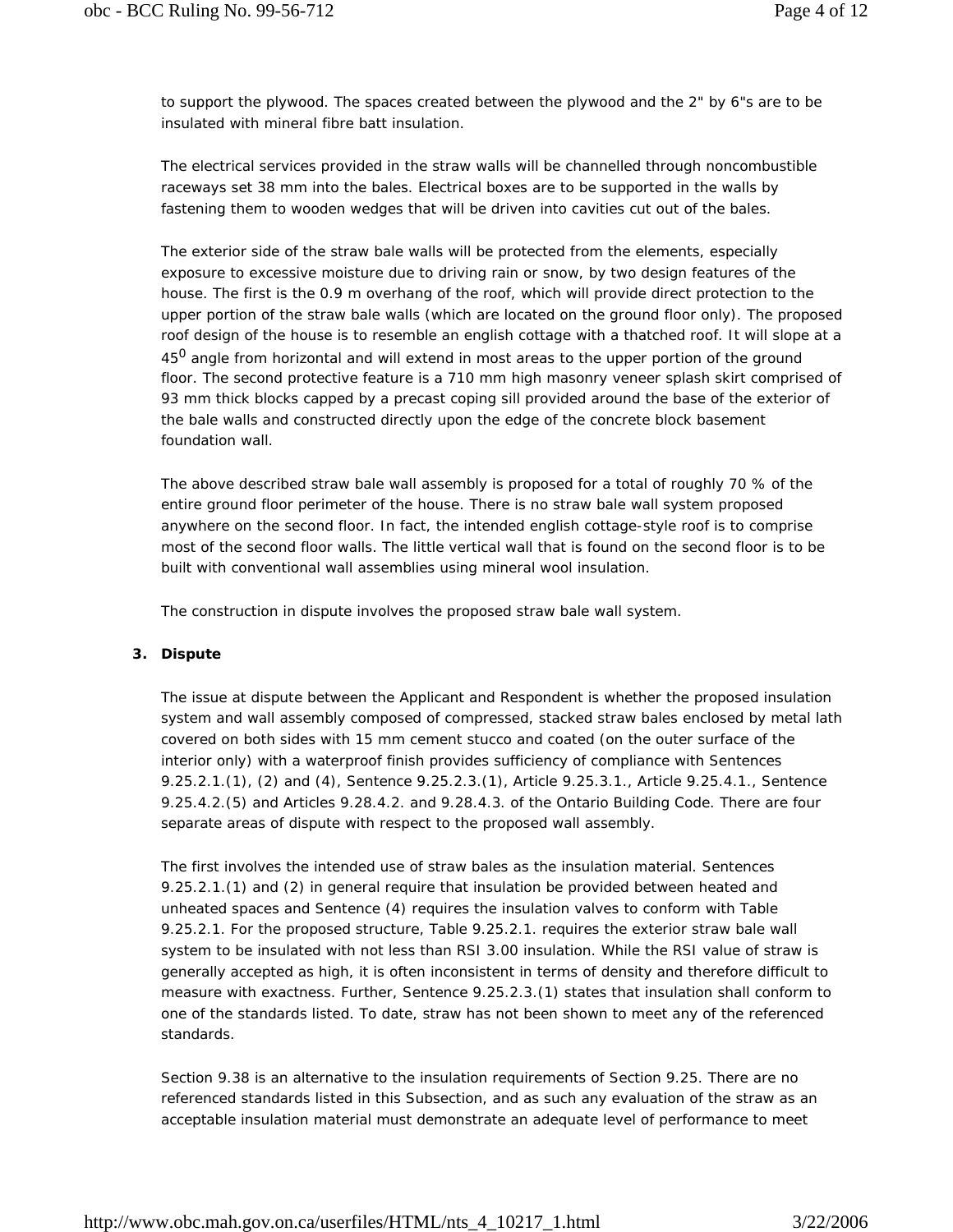## Code requirements.

The second dispute relates to the provision of an air barrier in the subject wall assembly. Article 9.25.3.1. stipulates that a thermally insulated wall assembly be provided with a continuous air barrier. This barrier is designed to prevent the passage of air from inside of the building to the exterior and vice versa. It can be placed anywhere in the wall assembly as long as its location does not cause increased moisture condensation in the wall cavity. The Applicant has not provided a typical sheet or panel type of air barrier. At dispute, therefore, is whether the applications, interior and exterior, of cement stucco act as an air barrier and thus provide sufficiency of compliance with Article 9.25.3.1.

Closely related to this issue is the third dispute; the requirement for a vapour barrier found in Article 9.25.4.1. Basically, this provision requires that a vapour barrier be included in a thermally insulated wall assembly. The vapour barrier must be on the warm side of the insulation to prevent the build up of condensation in the wall. The Applicant is proposing to apply, on the interior surface of the straw bale walls, a vapour barrier coating. Sentence 9.25.4.2.(5) of the Code permits such coatings to act as a vapour barrier if its permeance conforms to CAN/CGSB-1.501-M , "Method for Permeance of Coated Wallboard." This standard obviously pertains to coatings applied to gypsum board. The Applicant's wall will be constructed of cement stucco, not gypsum board.

The final issue is the proposed use of stucco as the wall sheathing. Article 9.28.4.2. permits the sheathing beneath stucco to be waived where certain galvanized wire (1.19 mm in diameter) applied horizontally to the framing at vertical intervals of 150 mm or less is used, or where paper-backed welded wire metal lath is installed as per Article 9.28.4.3. However, the Applicant is proposing to use a wire mesh on the interior and exterior wall faces tied together at vertical intervals of 355 mm, the height of the straw bales. Moreover, the proposed wire mesh is not paper-backed. As noted, the Applicant is proposing to apply the stucco directly to the straw face which will be enclosed on both the interior and exterior with wire mesh. At issue is whether the straw face is an appropriate backing for stucco application.

# **4. Provisions of the Ontario Building Code**

# **Article 9.25.2.1. - Required Insulation**

(1) All walls, ceilings and floors separating heated space from unheated space, the exterior air or the exterior soil shall be provided with sufficient thermal insulation to prevent moisture condensation on their room side during the winter and to ensure comfortable conditions for the occupants. (See A-9.1.1.1. in Appendix A.)

(2) Insulation shall be provided between heated and unheated spaces and between heated spaces and the exterior, and around the perimeter of concrete slabs-on-ground.

(4) Except as permitted in Sentences  $(5)$ ,  $(6)$ ,  $(7)$ ,  $(8)$ ,  $(13)$  and  $(14)$  the minimum thermal resistance of insulation shall conform to Table 9.25.2.1.

# **Article 9.25.2.3. - Insulation Materials**

**(1)**Except as required in Sentence (2), thermal insulation shall conform to the requirements of: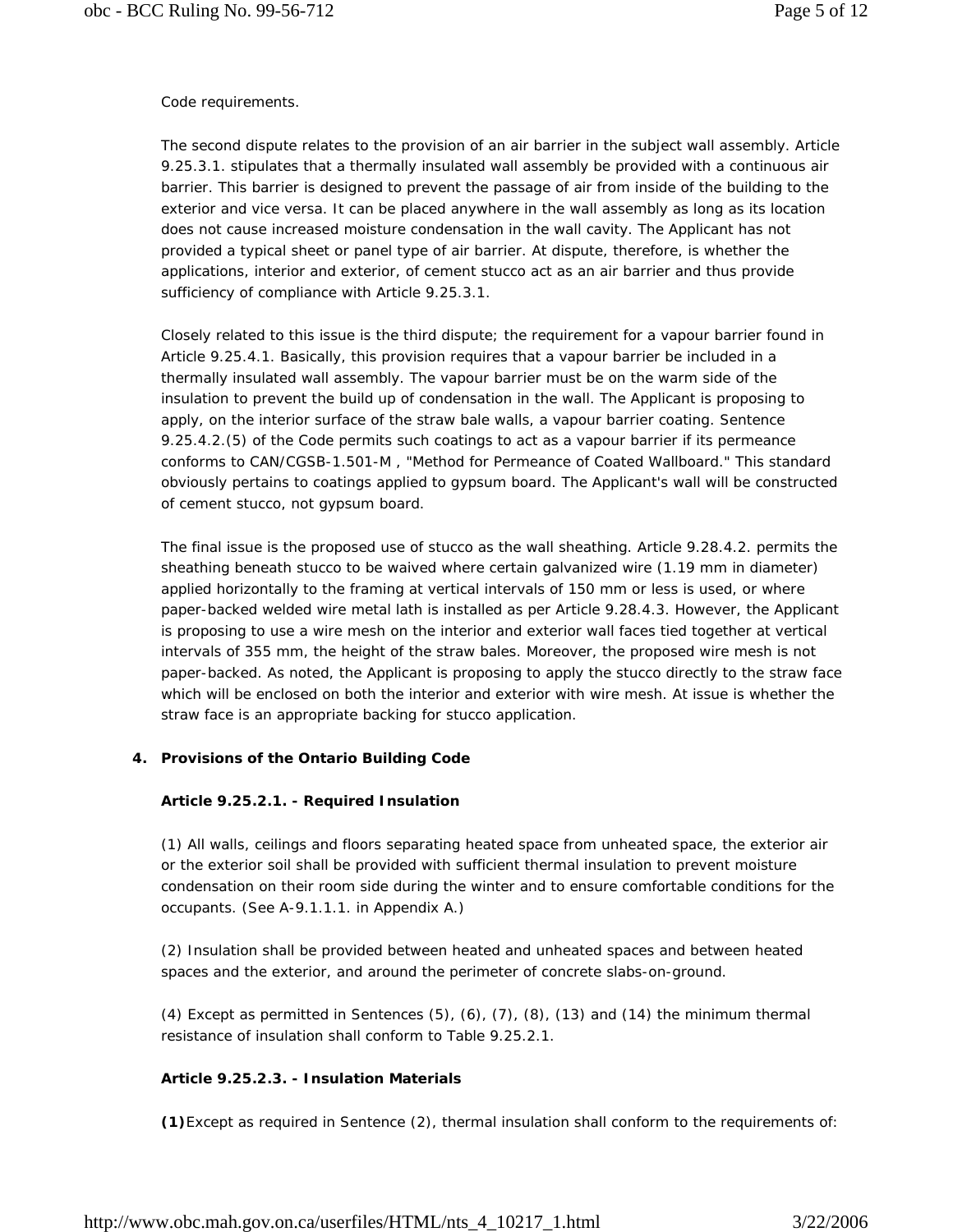- (a) CAN/CGSB-51.20-M, "Thermal Insulation, Polystyrene, Boards and Pipe Covering";
- (b) CGSB 51-GP-21M, "Thermal Insulation, Urethane and Isocyanuratem Unfaced";
- (c) CAN/CGSB-51.23, "Spray Applied Rigid Polyurethane Cellular Plastic Thermal insulation";
- (d) CAN/CGSB-51.25M, "Thermal Insulation, Phenolic, Faced";
- (e) CAN/CGSB-51.26-M, "Thermal Insulation, Urethane and Isocyanurate, Board, Faced";
- (f) CAN/CGSB-51-GP-27M, "Thermal Insulation, Polystyrene, Loose Fill";
- (g) CGSB 51 -GP-60M, "Thermal Insulation, Cellulose Fibre, Loose Fill";
- (h) CSA A101, "Thermal Insulation, Mineral Fibre, for Buildings"; or
- (i) CAN/CSA-A247-M, "Insulating Fibreboard".

#### **Article 9.25.3.1. - Required Barrier to Air Leakage**

**(1)** Thermally insulated wall, ceiling and floor assemblies shall be constructed so as to include an air barrier system which will provide a continuous barrier to air leakage: (a) from the interior of the building into wall, floor, attic or roof spaces sufficient to prevent excessive moisture condensation in such spaces during the winter; and (b) from the exterior inward sufficient to prevent moisture condensation on the room side during winter. (See Appendix A.)

#### **Article 9.25.4.1. - Required Barrier to Vapour Diffusion**

**(1)** Thermally insulated wall, ceiling and floor assemblies shall be constructed with a vapour shall be constructed with a vapour barrier sufficient to prevent condensation in the wall spaces, floor spaces or attic or roof spaces.

#### **Article 9.25.4.2. - Vapour Barrier Materials**

**(5)** Where a coating is applied to gypsum board to function as the vapour barrier, the permeance of the coating shall be determined in accordance with CAN/CGSB-1.501-M, "Method for Permeance of Coated Wallboard".

# **Article 9.28.4.2. - No Sheathing Required**

**(1)** Sheathing need not be provided beneath stucco where not less than 1.19 mm (0.047 in) diam galvanized wire is applied horizontally to the framing at vertical intervals not exceeding 150 mm (5 $^{7/8}$  in), or where paper-backed welded wire metal lath is used.

# **Article 9.28.4.3. - Stucco Lath Specifications**

**(1)** Stucco lath shall conform to Table 9.28.4.3. (See Appendix A.)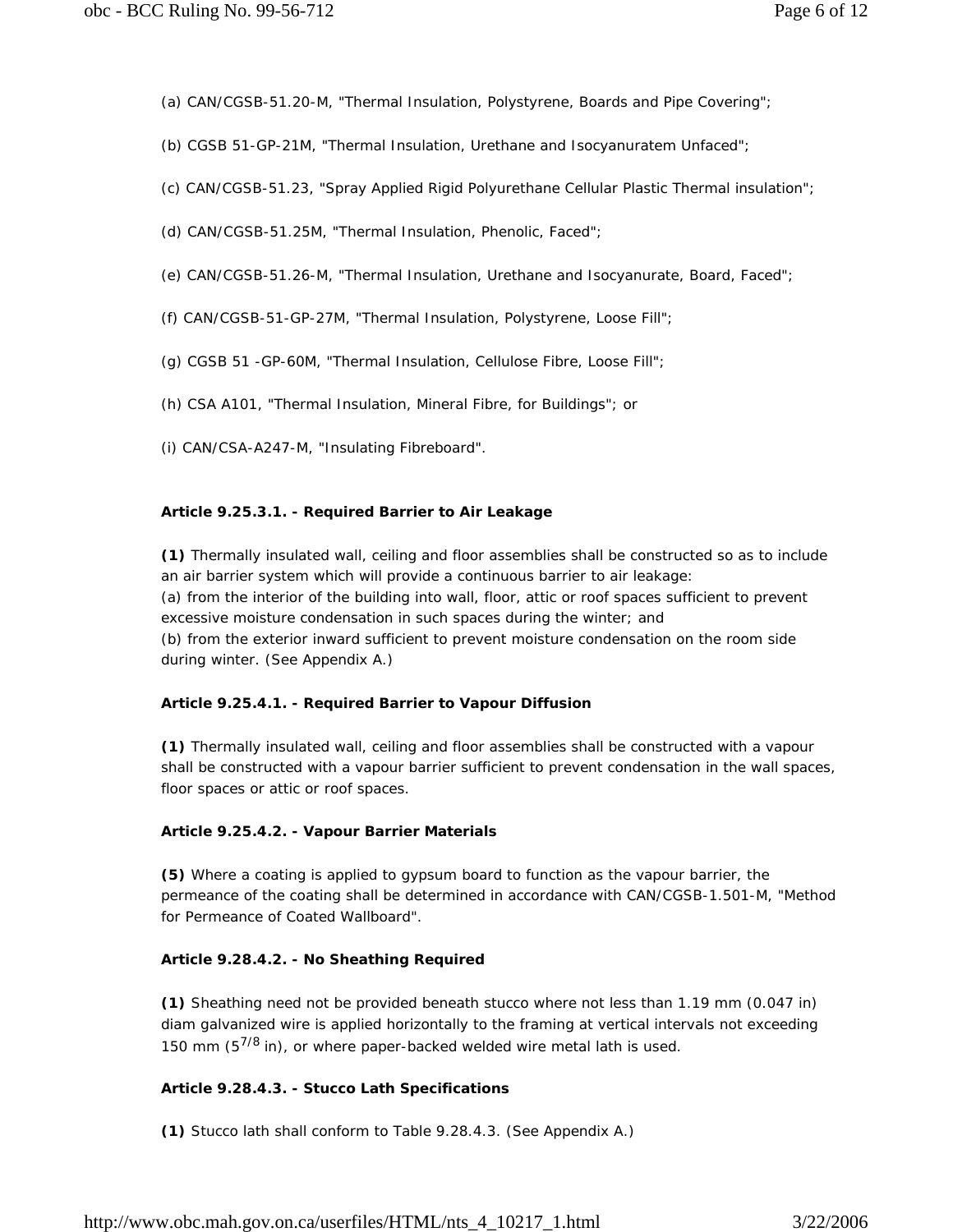# **5. Applicant's Position**

The Agent for the Applicants indicated that in order to demonstrate the sufficiency of compliance of the proposed wall system, it would be necessary for him to deal with the relevant provisions of the OBC that pertain to a more conventional wall assembly. As a result, he stated that he would present arguments regarding the four identified areas of dispute; straw as insulation, lack of a conventional air barrier, a vapour barrier coating applied to cement stucco and straw as a backing for stucco.

On the issue of straw as insulation, the Agent noted that there are two principal aspects in so far as the Building Code is concerned. The first of these pertains to Sentence 9.25.2.3.(1) of the Code which requires insulation to meet one of the listed standards. He argued that the listed tests were all designed for manufactured, not natural, materials and as a result it would be difficult and perhaps inappropriate to test straw using the referenced criteria. He stated that under the Architectural Graphic Standards, however, non-manufactured materials have been recognized as insulation. As well, the ASHRAE standard, "1977 Fundamentals", lists RSI values for wood, wool, linen, cork, wood ash, saw dust and snow. The Agent noted that it was precisely because straw is a natural and chemical free insulation material that it was deemed suitable for his clients. His goal, he indicated, was to design a home with as clean an environment as possible.

With respect to the other aspect regarding straw as insulation, i.e., determining its RSI value, the Agent asserted that any house fitted with straw as the thermal barrier would not be under insulated. Straw is comprised of roughly 90 per cent air voids, he added, which is the essential idea behind insulation. He claimed that various tests have been conducted to determine the RSI value of straw and the results ranged from a low of RSI 3.00 to a high of RSI 8.82. In particular, tests conducted at the Oak Ridge National Labs and the Technical University of Nova Scotia on full-scale wall assemblies similar to those proposed were found to have RSI values in the range of 4.55 to 5.25. He indicated that they are using an RSI value of 6.55 to determine the Heat Loss Calculations. The Agent noted that Sentences 9.25.2.1.(1), (2) and (4) require only an RSI value of 3.00. This, he argued, was easily met by the proposed 460 mm thick straw bales.

The Agent did acknowledge that the RSI values of straw can be variable. The issue is one of density and the fact that straw bales because of the material itself and the way it is packed usually do not possess uniform consistency. This explains much of the wide range of RSI results, he stated. The minimum density of straw that he would consider using for the proposed house would be 113 kg/m<sup>3</sup>, which is consistent with the minimum requirement used by most US codes that contain standards for straw as insulation. Nevertheless, the actual straw used will probably have a considerably higher density, he added.

Regarding the second and third issues, air barrier and vapour barrier, the Agent noted that they are interconnected. He stated that the requirements related to these two items reflect the Building Code's philosophy of preventing the movement of air and moisture through a wall assembly, i.e., the building should be sealed as tightly as possible. The philosophy of his wall assembly is different, however. It is based upon the view that the wall should be able to "breathe" to a degree in order to allow for the passage of moisture in and especially out of the wall cavity. In this light, the Agent argued that adding an air barrier and vapour barrier would probably do more harm than good.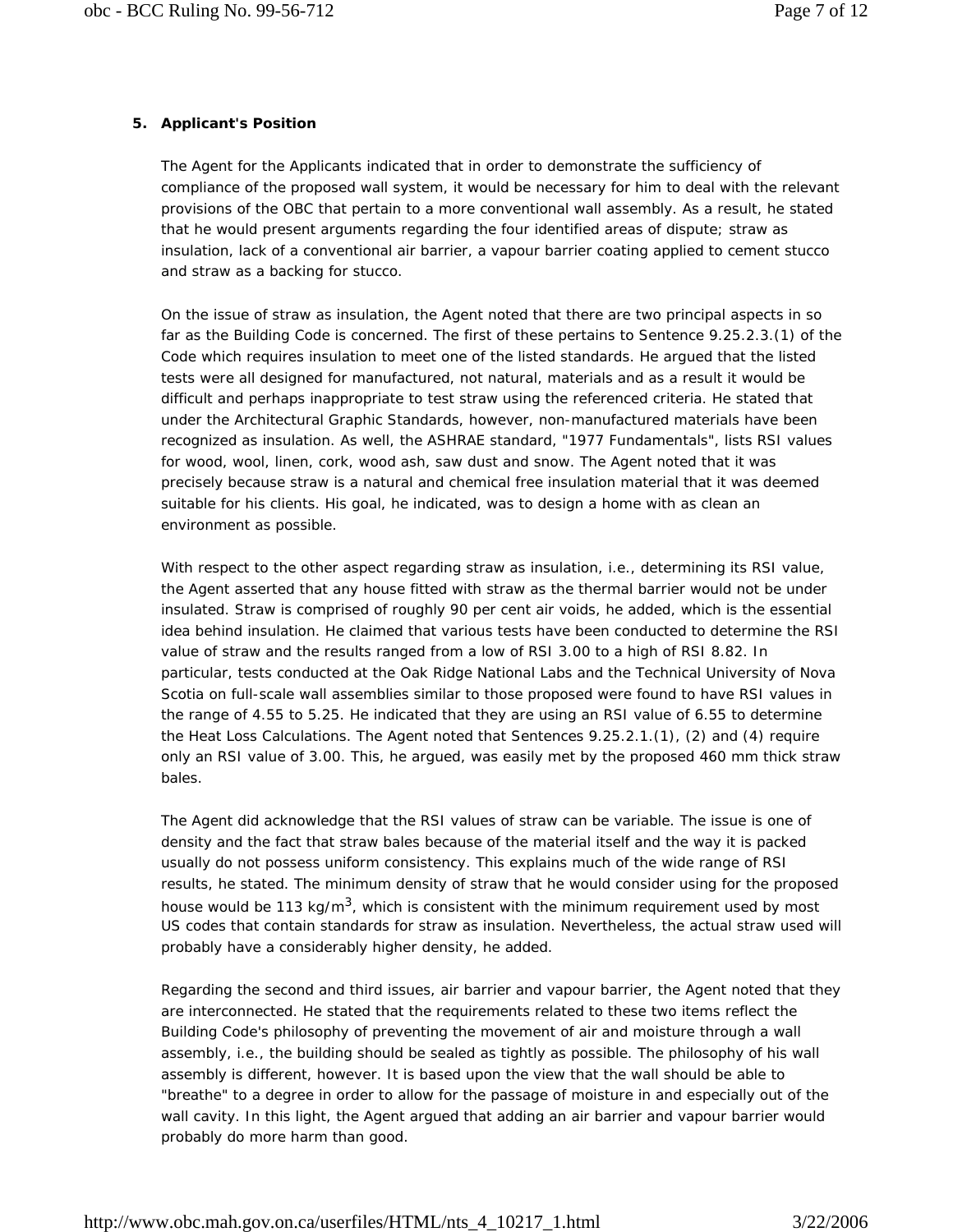As a result, the Agent stated that their wall assembly, as proposed, will not contain an air barrier as envisaged under Article 9.25.3.1. of the OBC. While he acknowledged that an air barrier complying with the air leakage characteristics found in Article 9.25.3.2. would probably provide a greater degree of impermeability, he argued that cement stucco will also not allow for too much air movement. Being somewhat more porous, however, is a positive feature of cement stucco since the overall goal of the wall assembly is to allow some movement of moisture through vapour diffusion, while at the same time preventing as much air movement as possible.

In terms of whether cement stucco meets the prescriptive air leakage requirements, the Agent indicated that he was unaware of any available tests to indicate as such. By way of comparison though, he noted that cement board has been tested and has proved to provide quite a high level of impermeability. The Agent then added that in order to achieve a consistent air barrier as intended in the Code it is crucial to ensure that the caulking details are done right.

On the issue of the vapour barrier, the Agent indicated that the principle governing the design of the proposed wall assembly was not vapour tightness as intended in the OBC. Instead, limited moisture in the form of vapour will be allowed in and especially out of the wall. The Agent noted that the very nature of straw would allow for a significant amount of safe moisture storage in the assembly. This ability to safely store certain levels of moisture, he argued, acts as a vital buffer between the deposition and removal of moisture (wetting and drying) giving the wall assembly added time to achieve a safe moisture balance.

Nevertheless, the Agent stated that excessive vapour movement from the interior of the house into the wall would be prevented by a barrier in the form of a paint-applied coating to be provided on the outer surface of the interior wall. This coating, he submitted, will achieve a moderate permeability level of 300 ng/(Pa · s · m<sup>2</sup>) and will thus meet the intent of the requirements of Sentence 9.25.4.1. of the OBC. He felt that applying this coating to stucco was not a problem. More importantly, however, he argued that applying such a coating is not inconsistent with the concept of a breathing wall. The exterior side of the wall due to its lack of a vapour barrier will have a higher degree of moisture movement by diffusion. Moreover, the vapour barrier coating will not prevent all moisture from moving in and out of the interior side of the wall, it will simply control too much from getting in. The Agent also noted that the four heat recovery ventilators will prevent too much moisture build up inside the house.

In terms of vapour originating from inside the straw bale wall, the Agent indicated that this will not be a problem. This is because the straw will be treated, which includes allowing it to dry for a period of at least a year, before it is used in the proposed wall assembly. Construction materials such as lumber and concrete block that are considered saturated will also be avoided or allowed to dry. Further, the Agent stated that he intends to take extreme care when constructing the straw bale walls to ensure that it does not get wet. (Allowing the straw to get wet during construction and not reducing its moisture content prior to installation are two significant contributors to past failures of straw walls, he noted.) Also, since straw is comprised of tubular stalks which, as noted, consist of 90 per cent air voids, it does not wick water very well and has poor capillary suction. This works to its advantage, the Agent argued, in that it will not draw water inwards towards the core of the straw bales. Like all cellulose material straw does absorb water, he noted, however, the moisture content can rise to 20 per cent before mould growth occurs.

While limited vapour movement will occur in the straw bale wall assembly, liquid moisture,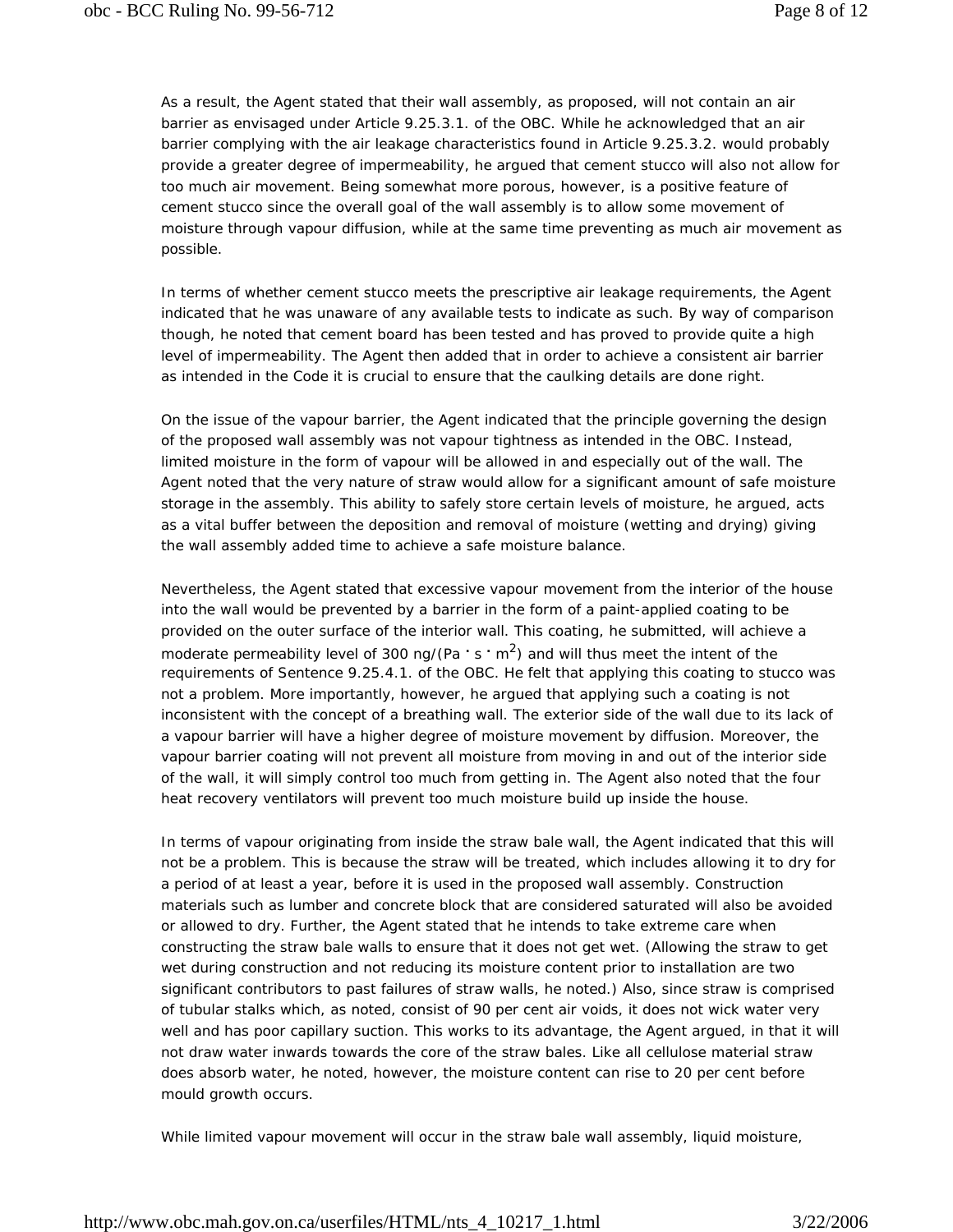especially in the form of driving rain or snow, on the other hand, will be discouraged as much as possible, the Agent submitted. To this end, the exterior of the house has been designed with certain features to reduce the exposure of the straw bale walls to the elements. The roof of the house projects 900 mm over the top of the subject walls, thereby providing a generous protective overhang, he argued. The base of the walls are also protected, he noted, by the 710 mm proposed masonry splash skirt. This skirt will protect the straw walls from excessive water penetration by providing a guard against rain splashing and drifting snow. The masonry skirt, he explained, is designed with run off spaces and a 25 mm air gap between it and the bale wall to keep the straw as dry as possible. Again, exceptional attention will be paid to caulking the openings, joints, corners, etc. on the interior and especially the exterior of the house.

Summarizing his arguments on issues two and three therefore, the Agent submitted that the intelligence of the straw bale wall is its simplicity - it basically contains only two materials; straw and stucco. But if forced to comply with Code standards for a typical wall assembly such as air and vapour barriers, the results could be dire. The goal of his wall system, and in fact much of the design of his house, is to minimize wetting and maximize drying. Minimizing the wetting of the wall assembly will be achieved by the interior vapour barrier coating and the heat recovery ventilators and by the exterior design features, the roof overhang and masonry splash skirt. Maximizing drying will occur through the lack of a corresponding vapour barrier coating on the exterior side of the wall, and the fact that the cement stucco used has a higher level of permeability than traditional barriers (200 to 480 ng/(Pa **.** s **.** m2) and 400 to 800 ng/(Pa **.** s **.**  $\rm m^2$ ) if the stucco mix includes lime) to allow for moisture movement by diffusion. By providing the proposed combination of design features and wall assembly elements, the Agent argued that a vital balance between wetting and drying has been achieved. By adding or taking away from the combination proposed, the delicate balance of the wall assembly would be threatened.

The final issue in dispute is the appropriateness of straw as a backing for cement stucco. On this point the Agent argued that the attachment of stucco directly to straw is not a problem. The irregularity of the sides of the straw bales provides quite a course mounting surface to allow a strong bond between the fibre face of the straw and the stucco to occur. He noted that the wire mesh to be used to encase both sides of the straw bales is galvanized and complies with Sentence 9.28.4.3.(1), however, he acknowledged that it was not possible to meet the requirements related to the fastening of the wire mesh to the framing, nor will the wire mesh be paper-backed. Nevertheless, the Agent indicated that the inclusion of the proposed wire ties that join the interior and exterior wire meshes together was not necessary for the present nonstructural straw bale house, but in doing so met the construction standards for straw bale houses in jurisdictions that are earthquake prone.

The Agent further argued that the proposed stucco clad on the straw bales would provide a level of performance similar to the properties of sheathing required under the OBC. He noted that as with plywood that is fastened to wood studs, the cement stucco applied to the straw is not required to bear any weight and needs only to provide a certain degree of lateral strength. He indicated that cement stucco used in such a way, with wire mesh and applied to straw, would provide more than an adequate degree of stiffness. As a result, he submitted that the proposed stucco cladding attached to straw meets the intent of the sheathing requirements and thereby provides sufficiency of compliance with Article 9.28.4.2.

In conclusion, the Agent explained that it was not his intention to use straw as a way to cut costs. Rather, the use of straw is to allow for the construction of a house of natural materials. Only by doing so will they be able to create as healthy an environment as possible.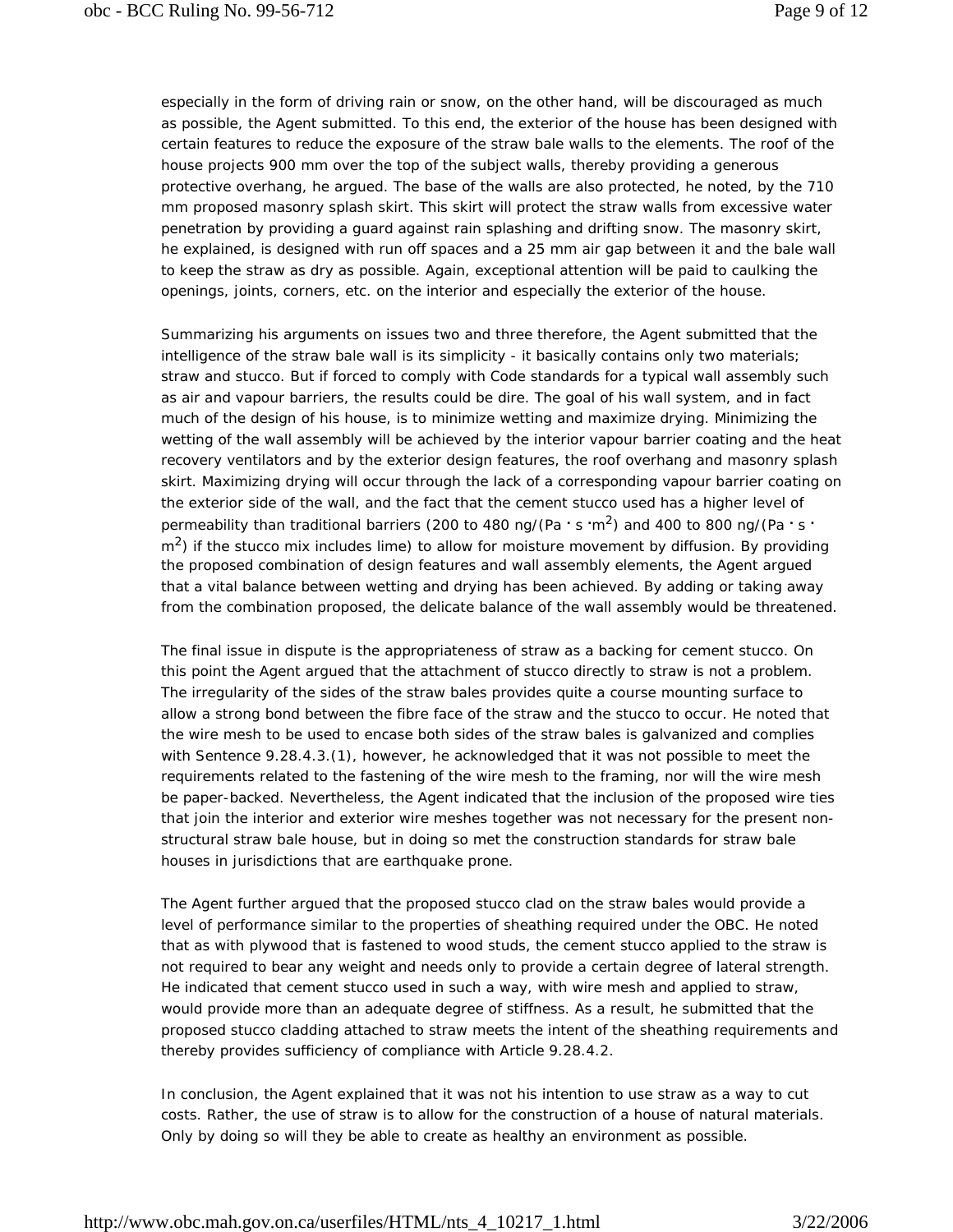Finally, the Agent stated that straw was gaining wider use as a construction material. He submitted a list of seven jurisdictions in Ontario that had previously allowed the use of straw bale in various buildings. He noted that this was only a partial list and that to his knowledge at least 50 building have been constructed in Ontario with straw as one of the materials. Properly treated and installed, straw is a viable construction material, the Agent indicated.

## **6. Respondent's Position**

The Respondent submitted that the OBC does not address houses built with straw. They undertook to learn as much about as possible about straw as a construction material in order to assess the project under Section 2.7 "Equivalents" of the Building Code. Nevertheless, they felt it was still not possible to accept the proposal. In their view, there were too many unanswered questions.

In terms of the specific disputes, the Respondent indicated that he would discuss the matters point by point.

Regarding the use of straw as insulation, he noted that they are unsure if straw has been tested according to any of the listed standards in Sentence 9.25.2.3.(1). He indicated that no proof of conformance was offered. In terms of RSI value, the Respondent stated that they do not dispute that the thermal resistance of straw is high. Because of its inconsistency as a material and its consequent variable test results, however, he argued that it is difficult to assess the true RSI value, which, in turn, makes approving a heating system problematic. He suggested that tests be performed by a recognized testing agency in order to determine a more precise RSI value for straw as a insulation material.

On the issue of the air barrier, the Respondent noted that Article 9.25.3.1. requires a continuous air barrier for walls that are provided with thermal insulation. Sentence 9.25.3.2.(1) provides the performance standards required of the air barrier. He indicated that they are unsure how the proposed system provides an air barrier as intended in the OBC and how the straw bale wall will achieve the required performance level.

Their view on the vapour barrier was similar. One is required in thermally insulated walls according to Article 9.25.4.1. The vapour barrier proposed, a paint-applied coating, the Respondent argued, is intended to be used on wallboard. They are unsure how it will perform when coated on stucco and if it will meet the OBC requirements of a vapour barrier.

With respect to the last issue, the Respondent indicated that the exceptions found in Article 9.28.4.2. that permit the sheathing beneath stucco to be waived have not been met in the proposed wire mesh reinforcement system. As a result, their position is that a paper-backed metal lath system conforming to Sentence 9.28.4.3.(1) be used to provide rigidity to the wall in lieu of a recognized sheathing material.

The Respondent concluded by stating that they did not want to prevent the Applicants from building their proposed house. However, they felt the Code offered them little flexibility in terms of accepting such a unique application. Nonetheless, they felt that the hearing has been a learning process for them and that it has increased their knowledge of the proposal, which, in turn, has increased their comfort level regarding the use of straw as a construction material.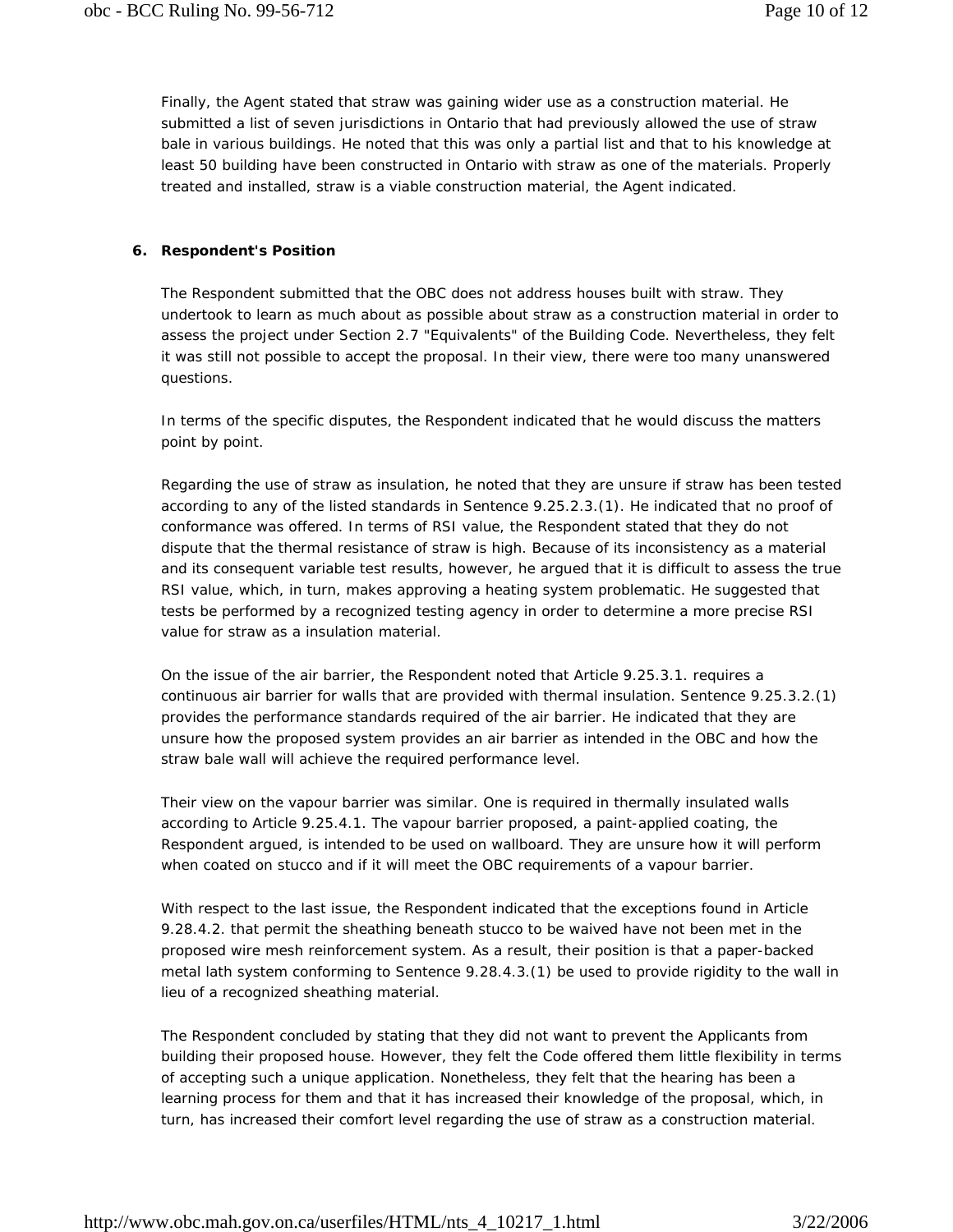# **7. Commission Ruling**

It is the decision of the Building Code Commission that the proposed non-structural insulated wall assembly composed of compressed, stacked straw bales enclosed by metal lath and covered on both sides with a 15 mm layer of cement stucco and coated (on the interior surface of the inside only) with a waterproof finish provides sufficiency of compliance with Sentences 9.25.2.1.(1), (2) and (4), Sentence 9.25.2.3.(1), Article 9.25.3.1., Article 9.25.4.1., Sentence 9.25.4.2.(5) and Articles 9.28.4.2. and 9.28.4.3. on condition:

- i. That the appointed independent consultant who is a recognized building science expert and a registered professional engineer in the Province of Ontario and that the architect of the project who is a registered professional architect in the Province of Ontario provide their professional stamps on the architectural drawings and details provided to the municipality;
- ii. That the independent consultant ensure that the recommendations regarding straw bale construction contained in his report to the Commission are adhered to in the subject building;
- iii. That the independent consultant review and approve the as constructed building and submit written confirmation of same with the municipality;
- iv. That the proposed straw bale wall assembly be used on the ground floor only of the subject dwelling;
- v. That the proposed straw bale wall assembly be used in a non-structural situation only;
- vi. That the proposed straw bale wall assembly be constructed with a system of horizontal stabilizers consisting of a top ladder and bottom sill plate connected together with a series of pretension vertical tie down wires;
- vii. That the proposed straw bale wall assembly be further constructed with angled re-bars laid flat on each course of bales at the dwelling's corners and that a series of spikes, having a length of more than twice the height of the bales used, be driven vertically downward into the bale courses;
- viii. That the proposed straw bale wall assembly be further constructed with wire mesh installed on both the interior and exterior surface of the straw that spans from top to bottom of the wall and which are fastened to the top ladder and the bottom sill plate and that both wire meshes are tied together by a series of tie backs running horizontally through the straw;
- ix. That the window and door units in the proposed straw bale wall assembly be supported with wooden framing members that are attached to the top ladder and bottom sill plate;
- x. That the proposed straw intended for use in this dwelling consist of prestressed, twostring bales with a minimum density of 113 kg/m $3$  and a minimum RSI value of 3.00 (for Zone 1);
- xi. That the proposed straw be treated and dried prior to installation in the subject dwelling and that it be kept dry at all times during construction;
- xii. That the proposed dwelling be constructed with a roof projecting 900 mm over the walls of the subject house; and
- xiii. That the proposed dwelling be constructed with a 710 mm high masonry splash skirt surrounding the ground floor perimeter of the house and attached to the subject straw and stucco wall assemblies.

#### **8. Reasons**